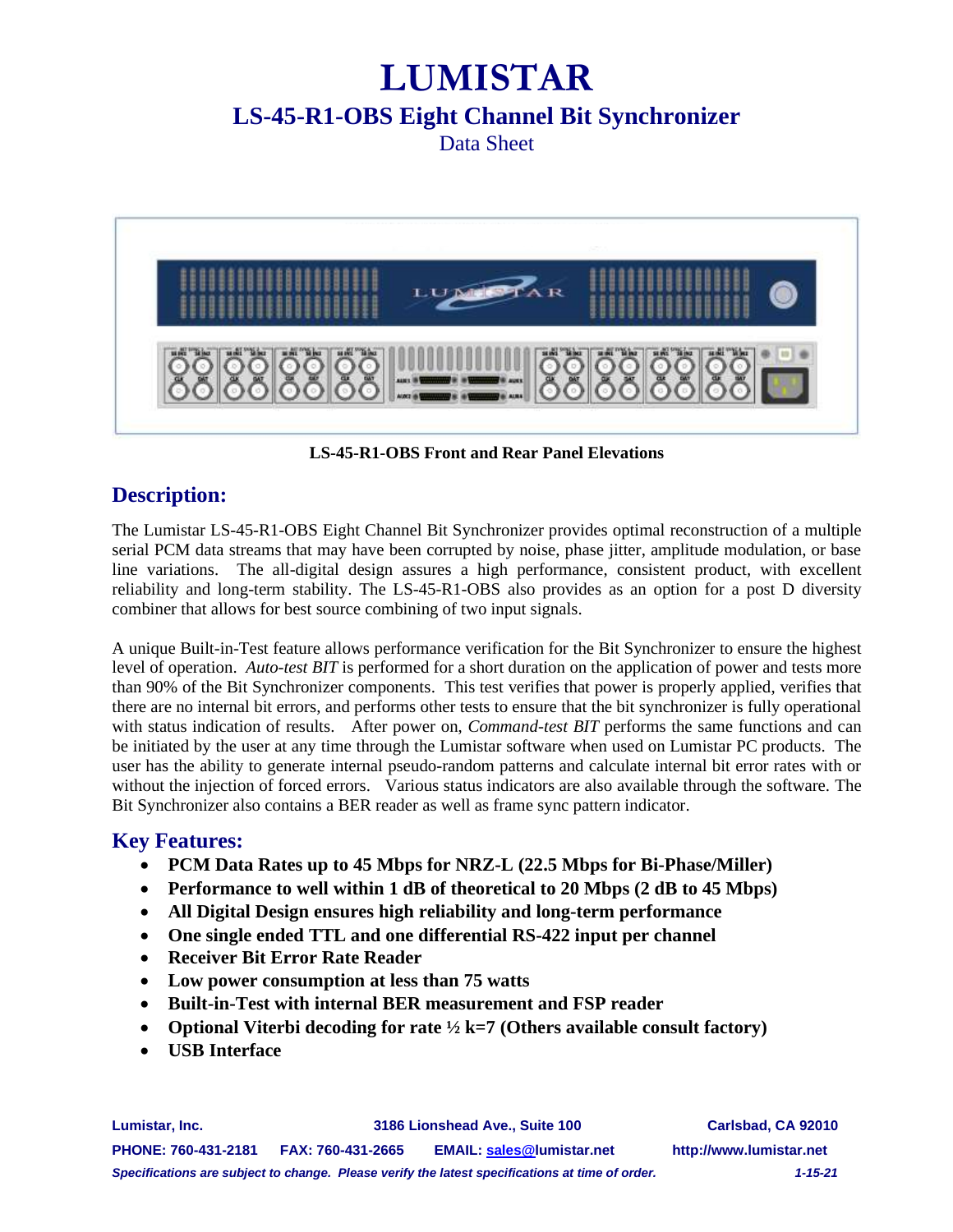## **PCM Data Rate and Input Codes:**

The LS-45-R1-OBS Bit Synchronizers can operate over a range of 100 bits per second to their maximum data rate of 45 Mbps for all NRZ codes, or from 100 bits per second to 22.5 Mbps for the Bi-Phase and Miller codes.

| NRZ codes :                  | NRZ-L, NRZ-M, NRZ-S, RZ codes                             |
|------------------------------|-----------------------------------------------------------|
| Split phase codes:           | $BI\phi$ -L, $BI\phi$ -M, $BI\phi$ -S                     |
| Miller codes:                | DM-M, DM-S, $M^2-M$ , $M^2-S$                             |
| Randomized codes             | RNRZ-L, RNRZ-M,                                           |
| RNRZ-Randomization sequence: | $2^{11} - 1$ , $2^{15} - 1$ , $2^{17} - 1$ , $2^{23} - 1$ |
|                              |                                                           |

#### **Input and Signal Characteristics:**

| Inputs signals:         | Single-ended or differential                                                              |
|-------------------------|-------------------------------------------------------------------------------------------|
| No. of inputs           | Eight each type                                                                           |
| Input Impedance:        | Shipped with 50 $\Omega$ , 75 $\Omega$ , 120 $\Omega$ , 1K $\Omega$ (Software Selectable) |
| <b>Input Polarity:</b>  | Normal or Inverted                                                                        |
| Input Signal Amplitude: | $0.1$ V pp to 10 V pp (nominal)                                                           |
| Maximum Voltage Input:  | 10V RMS for 50Ω, 75Ω and 120Ω Inputs 25V RMS for 1KΩ Impedance                            |
| Maximum DC Offset:      | $\pm$ 5V for 50 $\Omega$ , 75 $\Omega$ and 120 $\Omega$ Inputs                            |
|                         | $\pm$ 25 V for 1K $\Omega$ Impedance                                                      |
| Dynamic AC baseline:    | Baseline variations up to 100% of the input signal at rates to $0.1\%$ of the signal      |
|                         | frequency for sinewave or sawtooth signals (100 Hz max)                                   |
| De-randomizer           | 11, 15, 17 and 23 bit both forward and reverse                                            |
|                         |                                                                                           |

#### **Phase-Locked Loop Performance:**

| Loop-Bandwidth:           | Programmable from 0.001% to 5% depending on the Bit Rate |
|---------------------------|----------------------------------------------------------|
| <b>Acquisition Range:</b> | 0.04% to 8% depending on the Loop-Bandwidth selected     |
| <b>Tracking Range:</b>    | 0.1% to 20% depending on the Loop-Bandwidth selected     |

#### **Bit Error Rate Performance:**

The LS-45 Bit Synchronizer performance relative to theoretical is indicated below when the applied signal has a S/N ratio within 1dB of the specified synchronization threshold with a Gaussian white noise bandwidth up to three times the bit rate, and has no jitter or base line variations on the input signal.

| <b>Codes:</b>      | <b>Bit Rate:</b> | <b>Degradation from Theory:</b>   |
|--------------------|------------------|-----------------------------------|
| <b>NRZ</b>         | $<$ 20 Mbps      | $<$ 1 dB max (0.5 dB typical)     |
| <b>NRZ</b>         | 20 to 30 Mbps    | $< 1.5$ dB max (1 dB typical)     |
| $BI\phi$ , RZ      | $<$ 10 Mbps      | $<$ 1 dB max (0.5 dB typical)     |
| $BI\phi$ , RZ      | 10 to 15 Mbps    | $<$ 1.5 dB max (1 dB typical)     |
| DM, M <sup>2</sup> | up to 15 Mbps    | $\langle$ 2 dB max (1 dB typical) |

#### **Capture Threshold:**

The Capture Threshold when the applied signal has a S/N ratio within 1 dB of the specified synchronization threshold, has a Gaussian white noise up to three times the bit rate, and has no jitter or base line variations on the input signal is defined below:

| <b>Codes:</b> | <b>Capture Threshold:</b>                                           |
|---------------|---------------------------------------------------------------------|
| NRZ.          | $-1$ dB $(-3$ dB typical)                                           |
| BIф           | $+1$ dB (+0 dB typical)                                             |
|               | The capture range of the bit sync is up to $\pm$ 5% of the bit rate |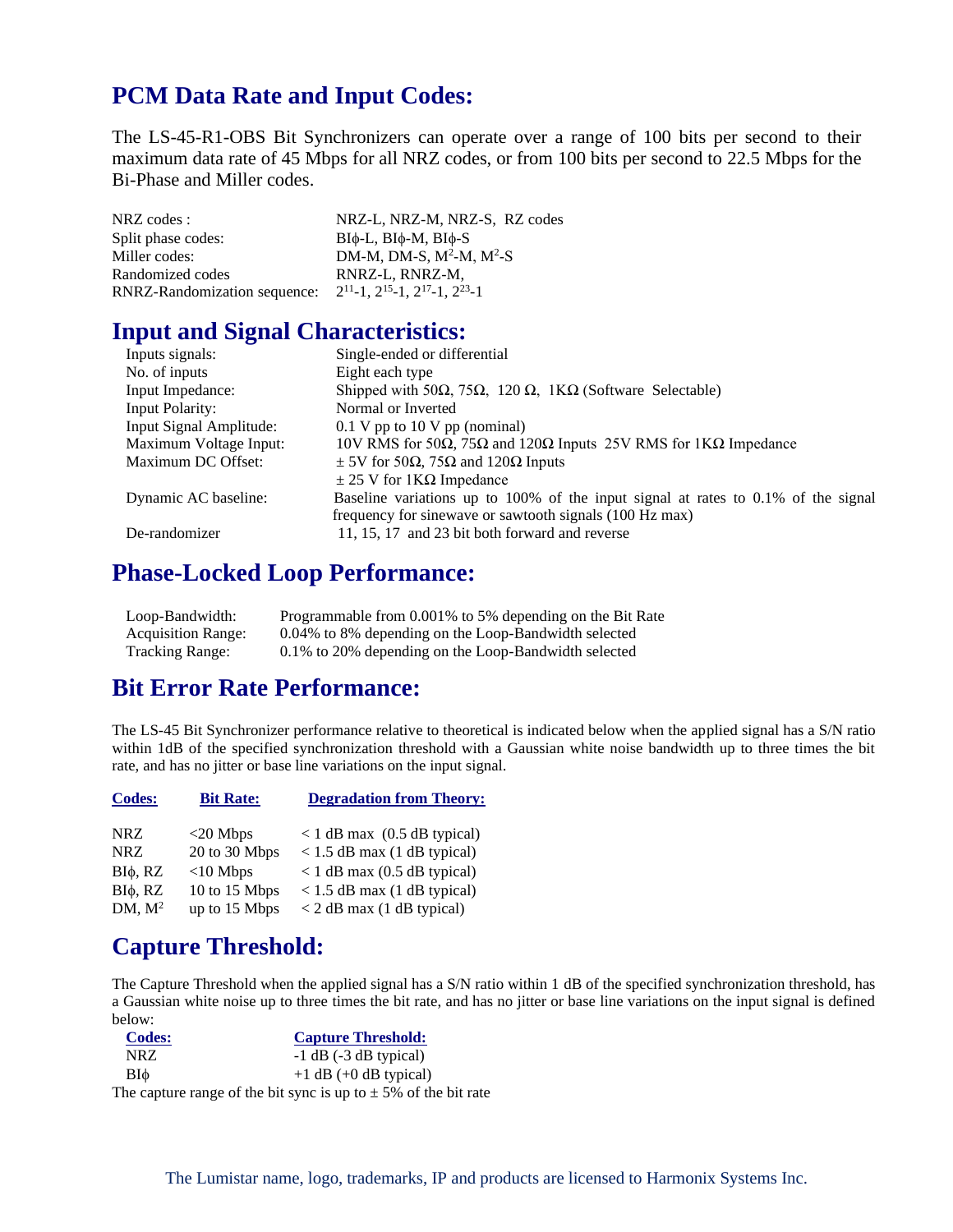## **LUMISTAR**

## **LS-45-R1-OBS Eight Channel Bit Synchronizer**

Data Sheet

## **Synchronization Hold:**

The LS-45 Bit Synchronizer is capable of maintaining synchronization during periods of signal loss or during continuous periods of 1s or 0s lasting up to 245 bits in every 1024 bits, for NRZ coded signals up to 5 Mbps or BI $\phi$  coded signals up to 2.5 Mbps, providing:

- S/N ratio is greater than 12 dB
- PLL bandwidth is equal to 0.1%
- 50% Transition Density when the signal is present
- **•** Input signal has no jitter or base line variations
- Signal has a constant amplitude

## **Acquisition Time:**

The mean acquisition time is a function of the Loop Bandwidth and will be less than 100 bits with a Loop Bandwidth of 1% and less than 150 bits with a Loop Bandwidth of 0.1% for NRZ signals up to 5 Mbps or BI $\phi$  signals up to 2.5 Mbps, providing:

- Gaussian white noise in a band up to three times the bit rate
- Transition Density is greater than 2% of the bit rate
- **EXECUTE:** Signal has no jitter or baseline variations on the input signal

## **Viterbi Decoding (Optional):**

Rates 1/2, ( Consult Factory 2/3, 3/4, 5/6, 7/8) Constraint Length k=7 Puncture Matrix Per NASA Standards

## **Output Signals:**

| Data                             | TTL and RS-422 Driven                                      |
|----------------------------------|------------------------------------------------------------|
| Clock                            | TTL and RS-422 Driven                                      |
|                                  | $0^{\circ}$ , 90°, 180°, 270° phase adjustments            |
| Tape Outputs                     | 1 V pp into 50 $\Omega$ (code programmable) TTL and RS-422 |
| <b>Lock Status</b>               | In Status Register                                         |
| $Es/No > 5dB$ Status             | In Status Register                                         |
| <b>Input Signal Level Status</b> | In Status Register                                         |
| Built-in-test                    | In Status Register                                         |
|                                  |                                                            |

## **Environmental:**

Temperature (Operating) 0 to 50  $\degree$ C Temperature (Non-Op)  $-25$  to  $+70^{\circ}$ C Humidity (Operating) 10% to 90% Non-Condensing

**Lumistar, Inc. 3186 Lionshead Ave., Suite 100 Carlsbad, CA 92010 PHONE: 760-431-2181 FAX: 760-431-2665 EMAIL[: sales@l](mailto:sales@)umistar.net http://www.lumistar.net** *Specifications are subject to change. Please verify the latest specifications at time of order. 1-15-21*